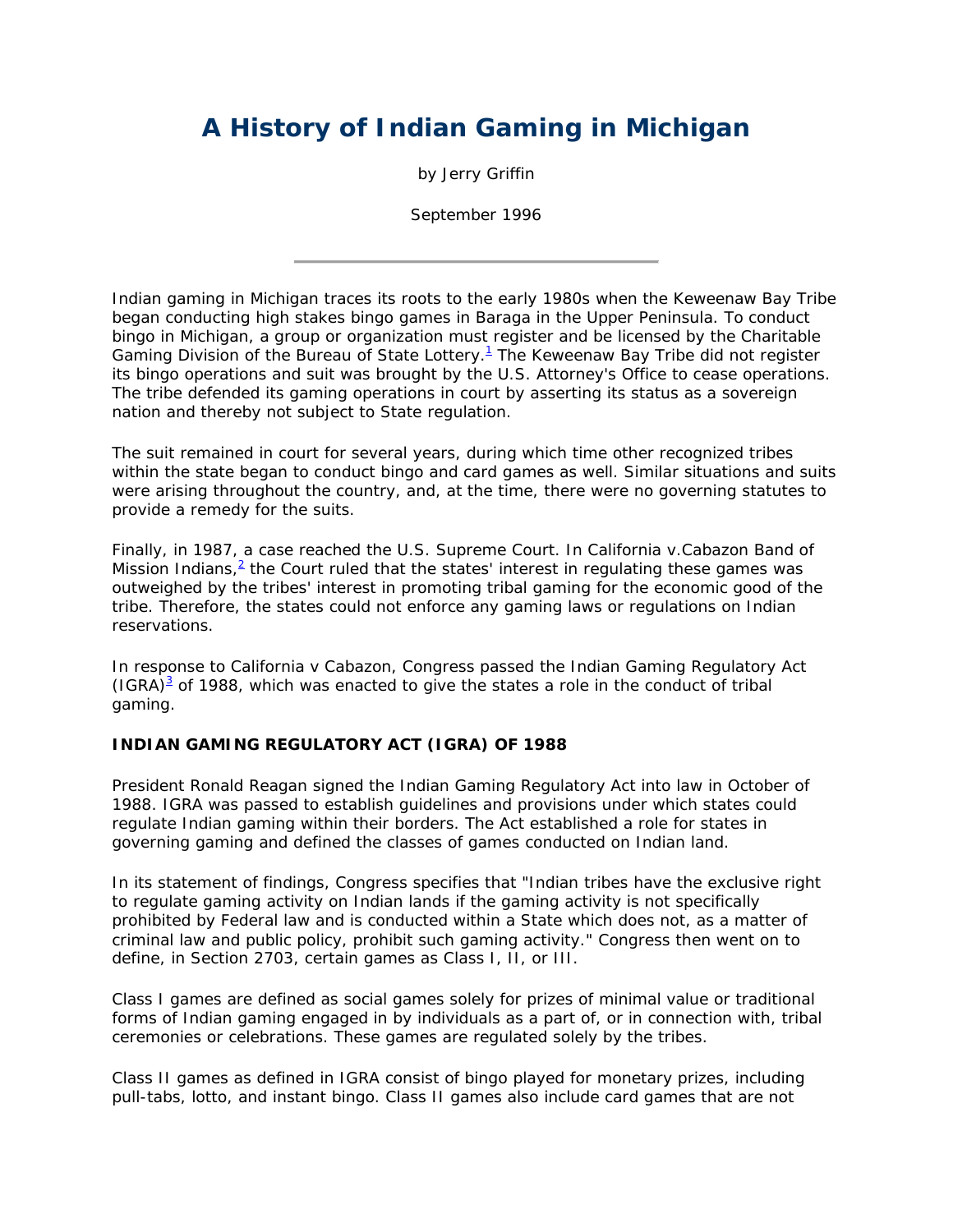prohibited by the laws of the state and are played at any location in the state. A provision is added that specifically excludes card games such as baccarat and blackjack as Class II types of games. However, Section 2703 (7)(c) includes as Class II games those card games played in the states of Michigan, North and South Dakota, and Washington that were in operation prior to May 1, 1988. Tribes in Michigan were conducting card rooms with blackjack and similar card games prior to that date.

Since Michigan allows card games like blackjack and dice games like craps at charitable "Vegas Nights" types of events through the Charitable Gaming Division of the Bureau of State Lottery, these games met the criteria of not being prohibited by the laws of the State. State regulations for charitable events place limits on bets, payout, and hours of operation. The tribes are not subject to these rules.

Lastly, IGRA defined Class III games as all forms that are not Class I or II. These games would include any electronic games of chance, such as slot machines, video poker and the like. (As will be discussed later, the Blanchard Administration originally refused, as did the Engler Administration, to allow electronic games of chance in the compacts. Both Administrations believed that these games did not meet the test of being authorized by State law.)

By classifying games in this way, Congress attempted to give states a regulatory role in determining the types of games to be operated within its boundaries. Class III games were defined to include all casino style games, notwithstanding Section 2703(7)(c), as mentioned above. To operate Class III games, a tribe must submit a request to a state to enter into negotiations for a Tribal-State compact governing the conduct of gaming activities. Upon receiving a request, a state must negotiate "in good faith" with the tribe to enter into a compact. The seven tribes in Michigan used this clause to sue the State when initial compact negotiations broke down.

Finally, a provision of note in IGRA is section 2710(4), which provides that "nothing in this section shall be interpreted as conferring upon a state or any of its political subdivisions authority to impose any tax, fee, charge or other assessment upon an Indian tribe or upon any other person or entity authorized by an Indian tribe to engage in a Class III activity." In other words, IGRA prohibited a tax on Indian gaming revenues. The only allowance for payment to a state was an amount to defray the costs of regulating gaming activities. It should be noted that a provision does allow for gaming revenues to be used to help fund operations of local governmental agencies.

When President Reagan signed the Indian Gaming Regulatory Act into law, the federal government "dealt its hand" and left it to the states and tribes to play the cards.

## **NEGOTIATIONS OF TRIBAL-STATE GAMING COMPACTS**

With the passage of IGRA, Congress had placed the burden upon the states and tribes to negotiate compacts affecting gaming within the individual states affected. Compact negotiations began in Michigan in 1989. As stated earlier, negotiations broke down with the State over the permission of video games of chance. The tribes sued the State in federal district court. The Blanchard Administration asserted that these types of games were not authorized by State law. The tribes countered with the position that P.A. 328 of 1931 $^4$ permitted the play of video games of chance. This statute is commonly referred to as the "pinball exception."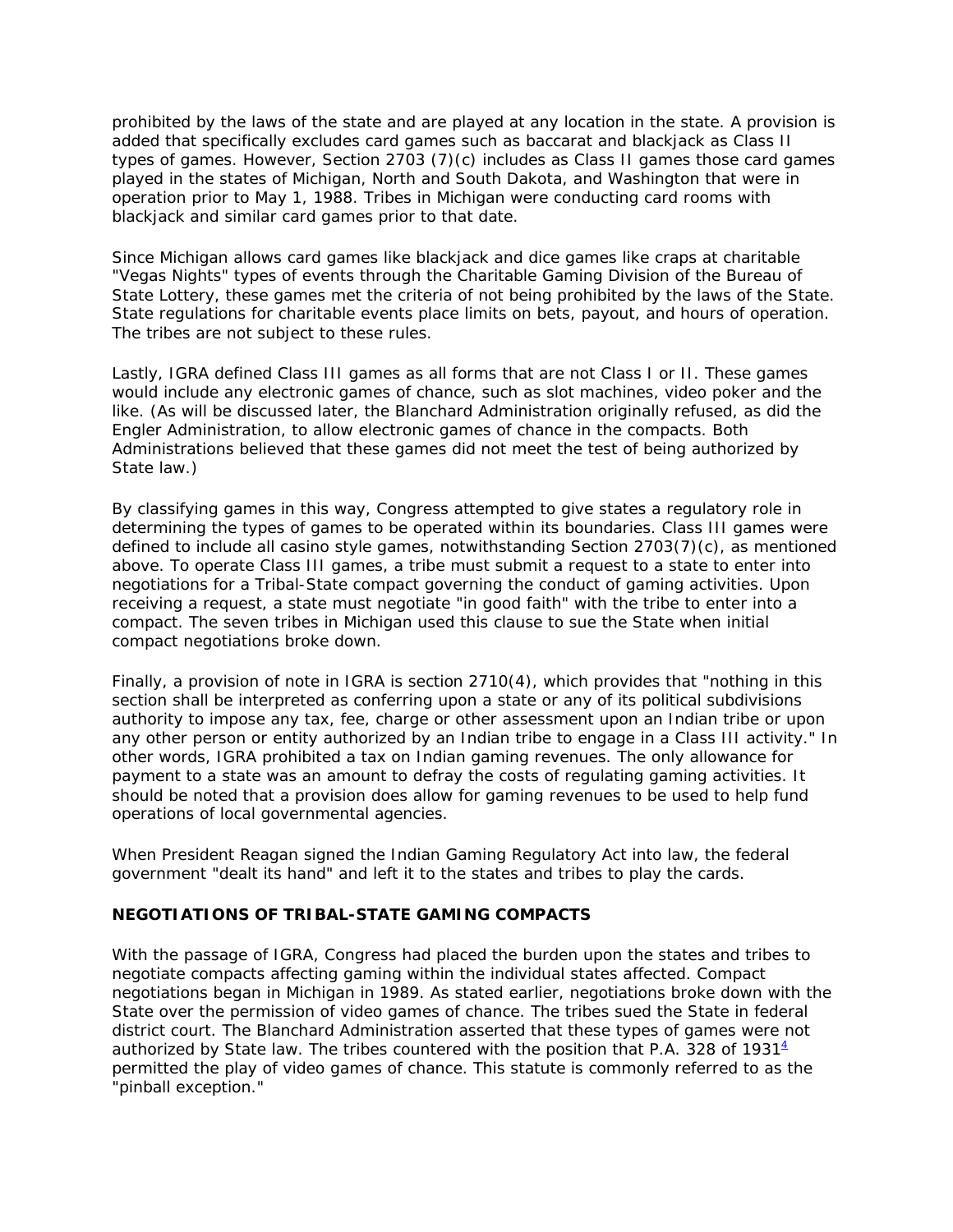Public Act 328 states that the prohibition of games involving skill or chance does not apply to "...a mechanical amusement device which may, through the application of an element of skill, reward a player with the right to replay the mechanical amusement device at no additional cost..." if the device does not accumulate more than 15 replays at one time. Also, the device cannot keep a permanent record of the free replays awarded.

The Engler Administration continued the stance the State had taken previously on video games of chance and asserted the Eleventh Amendment sovereign immunity defense against the tribes' lawsuit. This defense is predicated on the fact that governmental entities are given immunity from lawsuit by the Eleventh Amendment of the U.S. Constitution and may only be sued when they allow themselves to be sued. This defense was successful. (The Supreme Court of the United States recently affirmed the Eleventh Amendment immunity defense that the states have employed in lawsuits against tribes in *Seminole Tribe*  of Florida v. State of Florida).<sup>5</sup> The tribes appealed the decision and amended the suit naming Governor Engler as the sole defendant.

While the trial was proceeding, an unrelated case that would have an enormous impact on the compact negotiations and the lawsuit was concluding before the Michigan Court of Appeals. This case is *Primages International of Michigan v. Liquor Control Commission.*<sup>6</sup>

Primages International is a distributor of amusement devices. One service Primages International does provide is the distribution of video games of chance, such as video poker, to bars and restaurants. The Michigan Liquor Control Commission began seizing these types of machines as prohibited gambling devices. Primages International brought suit against the Liquor Control Commission asserting that the "pinball exception" made these games of chance legal. The State asserted that these games were not "mechanical gaming devices" as stated in MCL 750.303(2), but electronic. Also, the State argued that the games were not "amusement devices" and did not involve an element of skill to operate. The case was decided in favor of Primages International in Wayne County Circuit Court. The State appealed and on April 6, 1993, the Michigan Court of Appeals upheld the decision. The verdict again was appealed to the Michigan Supreme Court, which declined to hear the case.

The decision of the Michigan Court of Appeals in *Primages v. Liquor Control Commission*  effectively eliminated the State's defense that electronic games of chance were not authorized by State law and therefore could not be operated per the provisions in IGRA. At this time, the State and the tribes resumed negotiations to reach a Class III gaming compact.

On August 20, 1993, Governor Engler signed compacts with the seven federally-recognized tribes in the State to allow them to conduct Class III gaming on Indian lands in compliance with IGRA. At the same time, the State and the seven tribes entered into a consent decree regarding the sharing of revenue with the State and local units of government.

Currently, the seven tribes operate 17 gaming facilities within the State. Map 1 *[included in published document]* on page 6 shows the governing tribe and the location of each gaming facility.

#### **THE COMPACTS AND THE CONSENT DECREE**

The provisions contained within the State's compacts with the tribes allowed for the operation of electronic games of chance and also reclassified some games operated as Class II for the State of Michigan in IGRA as Class III games. The compacts also provide that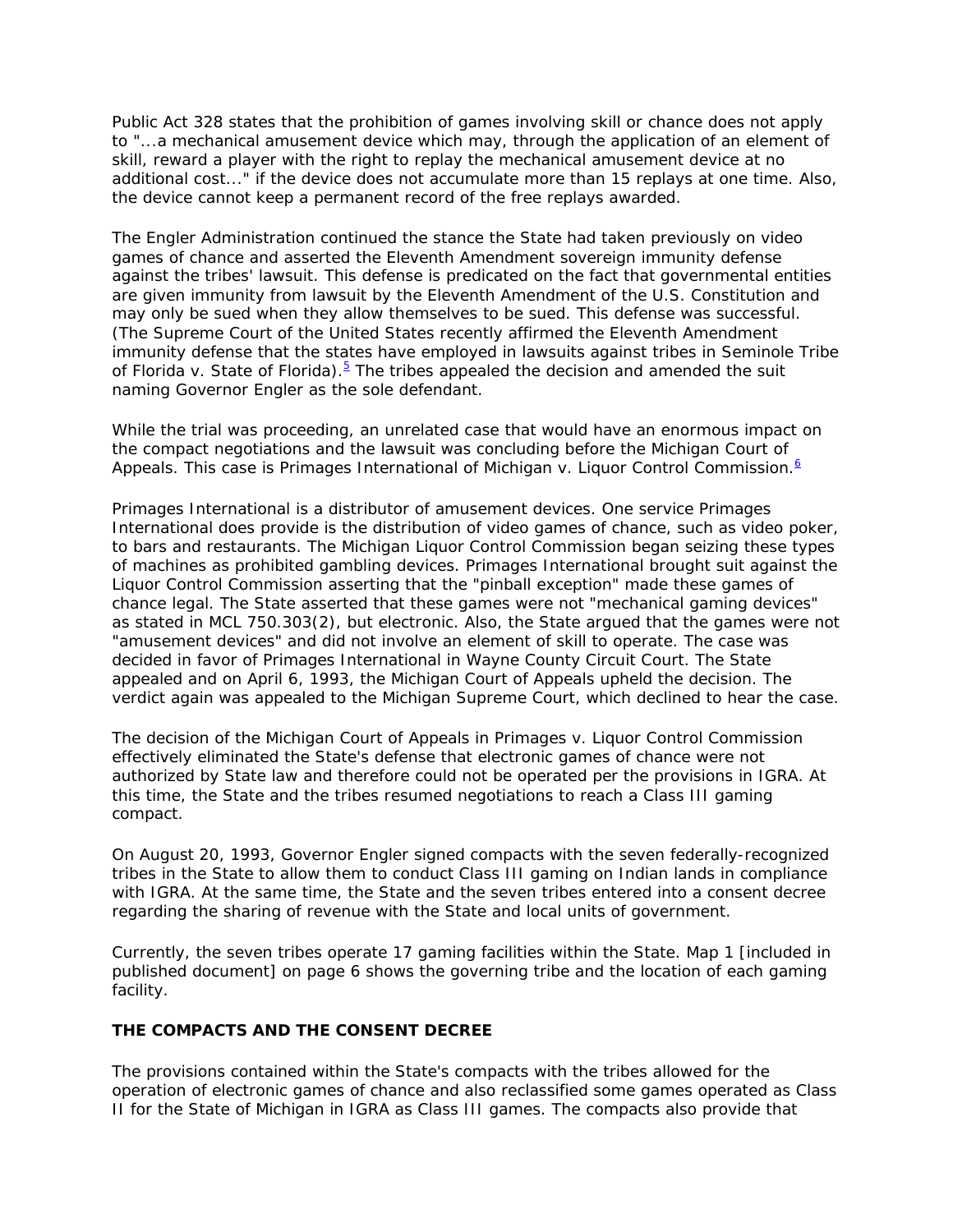regulation of Class III gaming is the sole responsibility of the tribe and requires the posting of a sign at each facility stating that fact and that the State of Michigan does not regulate these facilities. The compact gives the State the right to inspect the records maintained in conjunction with, and the facilities upon which, Class III gaming is conducted. A provision is included requiring a tribe to reimburse the State for its actual costs incurred for conducting its oversight responsibilities. Each tribe will submit \$25,000 annually toward the reimbursement of these costs. Currently this amounts to \$175,000, which is allocated to the Native American Casino Oversight Program in the Office of Racing Commissioner.

As stated earlier, IGRA prohibited the imposition of a tax on Indian gaming revenues in the compacts. In an effort to reach final agreement on a Class III gaming compact, the State and the tribes entered into a consent judgment in U.S. District Court at the same time that the compacts were signed. The State wished to receive some form of revenue from Indian gaming, and the tribes were concerned about completing a compact. Without a Class III compact governing their gaming operations in the state, the tribes were in violation of IGRA and could be forced to cease operations at any time by the U.S. Attorney's Office. The consent decree gave the State and the tribes a vehicle outside the compacts that would allow for the taxation of gaming revenue. The agreement provides that the State shall receive 8% of the "net win" from all Class III electronic games of chance. "Net win" is the amount wagered at each machine minus the payout to the players. As part of this agreement, the tribes were given the exclusive right to operate electronic games of chance in the State of Michigan. At any point in which this right is rescinded, the tribes' obligation to make these payments ceases.

Revenues from the consent decree are deposited into the Strategic Fund. Table 1 *[included in published document]* shows the payments made by the tribes to the State for deposit into the Strategic Fund since the adoption of the compacts.

The consent decree also contains a provision stating that payments equal to 2% of the "net win" on electronic games of chance will be distributed to neighboring local units of government. Under the decree, the tribes determine which local unit or units would receive payments and the amounts thereof, provided that when making these determinations, the tribes compensate local units of government for services provided to the tribes. Each local unit must receive at least an amount equal to the share of ad valorem property taxes that it would receive if that facility were subject to such taxation.

With most of the tribes, a payment is made directly to the neighboring local units of government for use at their discretion. The consent decree provides that local units shall be reimbursed for services provided to the tribe, such as police and fire service protection, along with county road commission services. However, in the case of the Sault Ste. Marie Tribe, the tribal council unilaterally determines where the 2% shall be allocated.

In this case, the Sault Ste. Marie Tribal Council reviews applications from governmental agencies and offices for reimbursements and grants. They also receive applications from schools, nonprofit organizations, and similar groups. The Council then consults with local civic leaders and decides which applicants are to receive an award. As an example, the Sault Ste. Marie Tribe has provided funding to an animal control shelter, to a group for the maintenance of a baseball field, to Mackinaw County's Habitat for Humanity program, and to Lake Superior State University.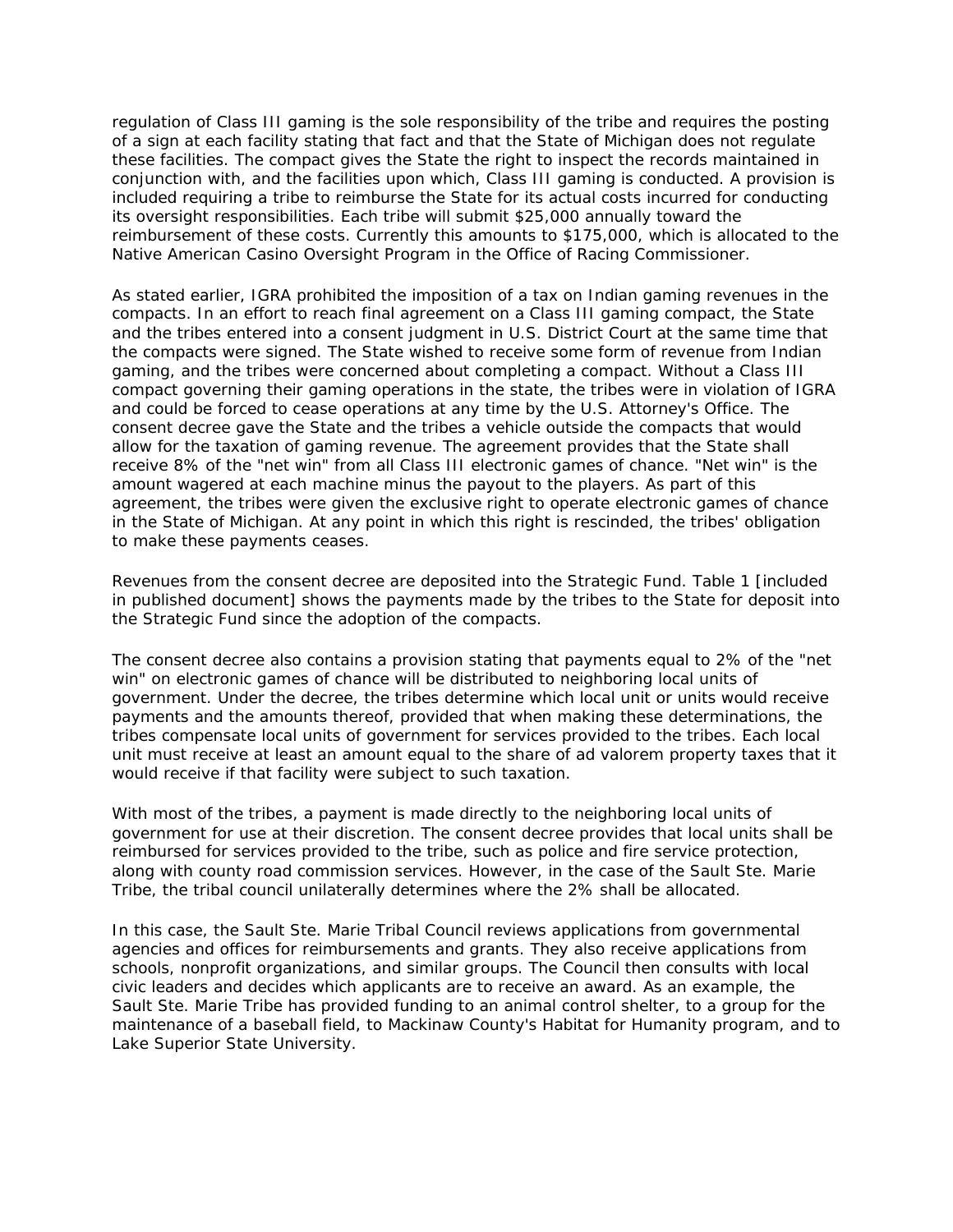In many cases, the tribes have given an aggregate amount above the 2% required in the consent decree. Table 2 *[included in published document]* details the revenue distributed by each tribe to their local units of government and to local groups and agencies.

Since the passage of IGRA and the signing of the compacts, four additional tribes in Michigan have been formally recognized by the federal government. The tribes are the Little Traverse Band in Petoskey, the Little River Band in Manistee, the Pokagon Potawatomi in Dowagiac, and the Huron Potawatomi in Athens. Two tribes, the Little Traverse Band and the Pokagon Potawatomi, attempted to enter into compacts with the State to open casinos in Mackinaw City and New Buffalo, but the compacts were not approved by the Legislature.

#### **BALLOT PROPOSAL**

It is noteworthy to reiterate that the consent decree gives the tribes the exclusive right to operate electronic games of chance in Michigan. In November, the voters will decide whether or not to allow private casino gambling in Michigan. Proposal E limits operations to three casinos in a city of certain population and proximity to a jurisdiction that allows private gaming. The City of Detroit is currently the only city in the State to meet these criteria.

Should the ballot proposal pass, the consent decree's exclusivity clause would be voided and the tribes would no longer be required to pay the 8% gaming tax to the state (although local units of government would continue to receive their 2%). As shown in the previous table, this would result in a loss to the Strategic Fund of approximately \$25-\$30 million dollars annually.

The ballot proposal provides that a tax of 18% will be placed on the gross gaming revenues at the casinos. The language further states that the local unit of government would retain 55% of this amount for crime prevention and economic development, with the State receiving the other 45% to be earmarked for public education.

The amount of revenue that these casinos might produce for the State and the City of Detroit is indeterminable. There are many factors whose impact would be difficult to determine at this time. A comparative analysis of revenues generated at Indian casinos could make an estimate feasible, but tribal revenues are not public information. Also, many intangibles like the size of the casino operation in the City of Detroit and the proximity of the Windsor casino must be factored in as well.

#### **SUMMARY**

Indian gaming and gambling in general has proliferated across the state and country over the past two decades. As states search to enhance revenues, more and more have turned to gambling as a source of funds. At the beginning of 1996, 21 states allowed some form of Indian gaming, six states allowed the operation of riverboat casinos, and eight states had casinos or card rooms. Map 2 *[included in published document]* shows where casino-style gaming is currently being operated across the country.

This issue certainly has not concluded itself in Michigan. The voters of the state will wrestle with the issue in November and policy makers will continue to deliberate, and perhaps determine, the degree to which the State is willing to rely on gambling as a source of revenue.